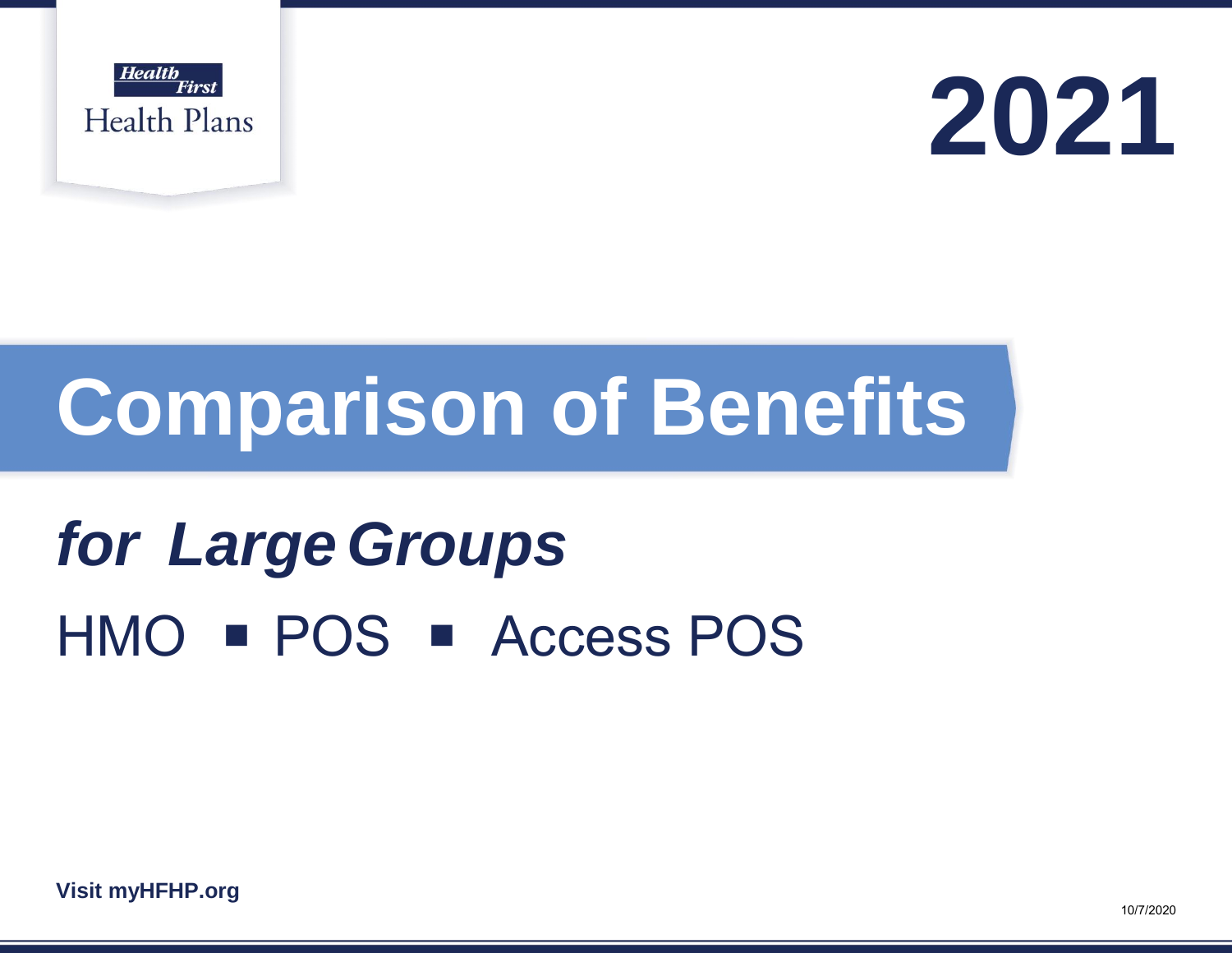

#### **Health First Large Group HMO Plans**

|                                                  | <b>Coinsurance</b><br>applies after<br>deductible has<br>been satisfied | <b>Calendar Year</b><br><b>Deductible</b><br>(Single / Family) | <b>Maximum Out of</b><br><b>Pocket</b><br>(Single / Family) | <b>PCP Office</b><br><b>Visit</b> | <b>Specialist Visit</b> | <b>Diagnostic Testing</b><br>(Routine Labs & X-rays) | <b>Advanced Imaging</b><br><b>Services</b><br>(per visit, per type) | <b>Urgent Care</b><br>(In and Out of<br>Network) | <b>Emergency</b><br>Room<br>(In and Out of<br>Network) | <b>Inpatient Admission Outpatient Surgery</b><br>(per admission) | (Facility) |
|--------------------------------------------------|-------------------------------------------------------------------------|----------------------------------------------------------------|-------------------------------------------------------------|-----------------------------------|-------------------------|------------------------------------------------------|---------------------------------------------------------------------|--------------------------------------------------|--------------------------------------------------------|------------------------------------------------------------------|------------|
| <b>Health First HF15 HMO</b><br>6040             | 0%                                                                      | \$0                                                            | \$1,500 / \$3,000                                           | \$15                              | \$25                    | Routine labs \$0<br>X-rays \$0                       | \$50                                                                | \$30                                             | \$75                                                   | \$200 per day, \$1,000<br>max. per calendar year                 | \$150      |
| Health First HF1 HMO<br>6026                     | 10%                                                                     | \$0                                                            | \$2,000 / \$4,000                                           | \$10                              | \$20                    | Routine labs \$0<br>X-rays 10%                       | \$50                                                                | \$30                                             | \$100                                                  | \$200                                                            | \$150      |
| <b>Health First Value 5</b><br>HMO 6048          | 20%                                                                     | \$0                                                            | \$2,000 / \$4,000                                           | \$20                              | \$50                    | Routine labs \$0<br>X-rays 20%                       | \$100                                                               | \$50                                             | \$250 1st Visit;<br>\$400 Visits 2+                    | 20%                                                              | \$500      |
| <b>Health First Value 6</b><br>HMO 6052          | 25%                                                                     | \$0                                                            | \$2,500 / \$5,000                                           | \$20                              | \$40                    | Routine labs \$0<br>X-rays 25%                       | 25%                                                                 | \$30                                             | \$200                                                  | 25%                                                              | \$250      |
| Health First HF2 HMO<br>6028                     | 15%                                                                     | \$0                                                            | \$3,000 / \$6,000                                           | \$15                              | \$30                    | Routine labs \$0<br>X-rays 15%                       | \$75                                                                | \$30                                             | \$150                                                  | \$250                                                            | \$200      |
| <b>Health First Value 7</b><br><b>HMO 6056</b>   | 30%                                                                     | \$0                                                            | \$3,000 / \$6,000                                           | \$20                              | \$50                    | Routine labs \$0<br>X-rays 30%                       | \$100                                                               | \$50                                             | \$250 1st Visit;<br>\$400 Visits 2+                    | 30%                                                              | \$500      |
| lealth First HF4 HMO<br>6030                     | 20%                                                                     | \$0                                                            | \$4,000 / \$8,000                                           | \$20                              | \$40                    | Routine labs \$0<br>X-rays 20%                       | \$100                                                               | \$30                                             | \$200                                                  | \$200 per day 1-5<br>$$0$ days $6+$                              | \$250      |
| Health First HF5 HMO<br>6032                     | 10%                                                                     | \$0                                                            | \$5,000 / \$10,000                                          | \$20                              | \$40                    | Routine labs \$0<br>X-rays 10%                       | \$200                                                               | \$30                                             | \$300                                                  | \$1,000                                                          | \$250      |
| <b>Health First Value 8</b><br><b>HMO 6060</b>   | 35%                                                                     | \$0                                                            | \$5,000 / \$10,000                                          | \$30                              | \$60                    | Routine labs \$0<br>X-rays 35%                       | 35%                                                                 | \$40                                             | \$300                                                  | 35%                                                              | 35%        |
| Health First C3 HMO<br>6024                      | 50%                                                                     | \$0                                                            | \$5,000 / \$10,000                                          | \$25                              | \$50                    | Routine labs 50%<br>X-rays 50%                       | 50%                                                                 | \$50                                             | 50%                                                    | \$1,500                                                          | 50%        |
| <b>Health First HF6 HMO</b><br>6034              | 15%                                                                     | \$0                                                            | \$6,000 / \$12,000                                          | \$30                              | \$50                    | Routine labs \$0<br>X-rays 15%                       | \$200                                                               | \$30                                             | \$400                                                  | \$1,500                                                          | \$300      |
| <b>Health First Value 5D</b><br><b>HMO 6050</b>  | 20%                                                                     | \$250 / \$500                                                  | \$2,000 / \$4,000                                           | \$15                              | \$30                    | Routine labs \$0<br>X-rays 20%                       | 20%                                                                 | \$30                                             | \$150                                                  | 20%                                                              | 20%        |
| <b>Health First Value 10D</b><br><b>HMO 6066</b> | 20%                                                                     | \$250 / \$500                                                  | \$3,000 / \$6,000                                           | \$15                              | \$30                    | Routine labs \$0<br>X-rays \$30                      | \$100                                                               | \$30                                             | \$150                                                  | \$500                                                            | \$300      |
| Health First 250D HMO<br>6044                    | 20%                                                                     | \$250 / \$500                                                  | \$4,000 / \$8,000                                           | \$20                              | \$40                    | Routine labs \$0<br>X-rays 20%                       | \$100                                                               | \$30                                             | \$200                                                  | \$200 per day 1-5<br>$$0$ days $6+$                              | \$250      |
| <b>Health First Value 6D</b><br>HMO 6054         | 25%                                                                     | \$500 / \$1,000                                                | \$2,500 / \$5,000                                           | \$20                              | \$40                    | Routine labs \$0<br>X-rays 25%                       | 25%                                                                 | \$30                                             | \$200                                                  | 25%                                                              | \$250      |
| lealth First 500D HMO<br>6152                    | 20%                                                                     | \$500 / \$1,000                                                | \$3,500 / \$7,000                                           | \$25                              | \$40                    | Routine labs \$0<br>X-rays 20%                       | 20%                                                                 | \$75                                             | \$300 1st Visit;<br>\$500 Visits 2+                    | \$1,650                                                          | \$650      |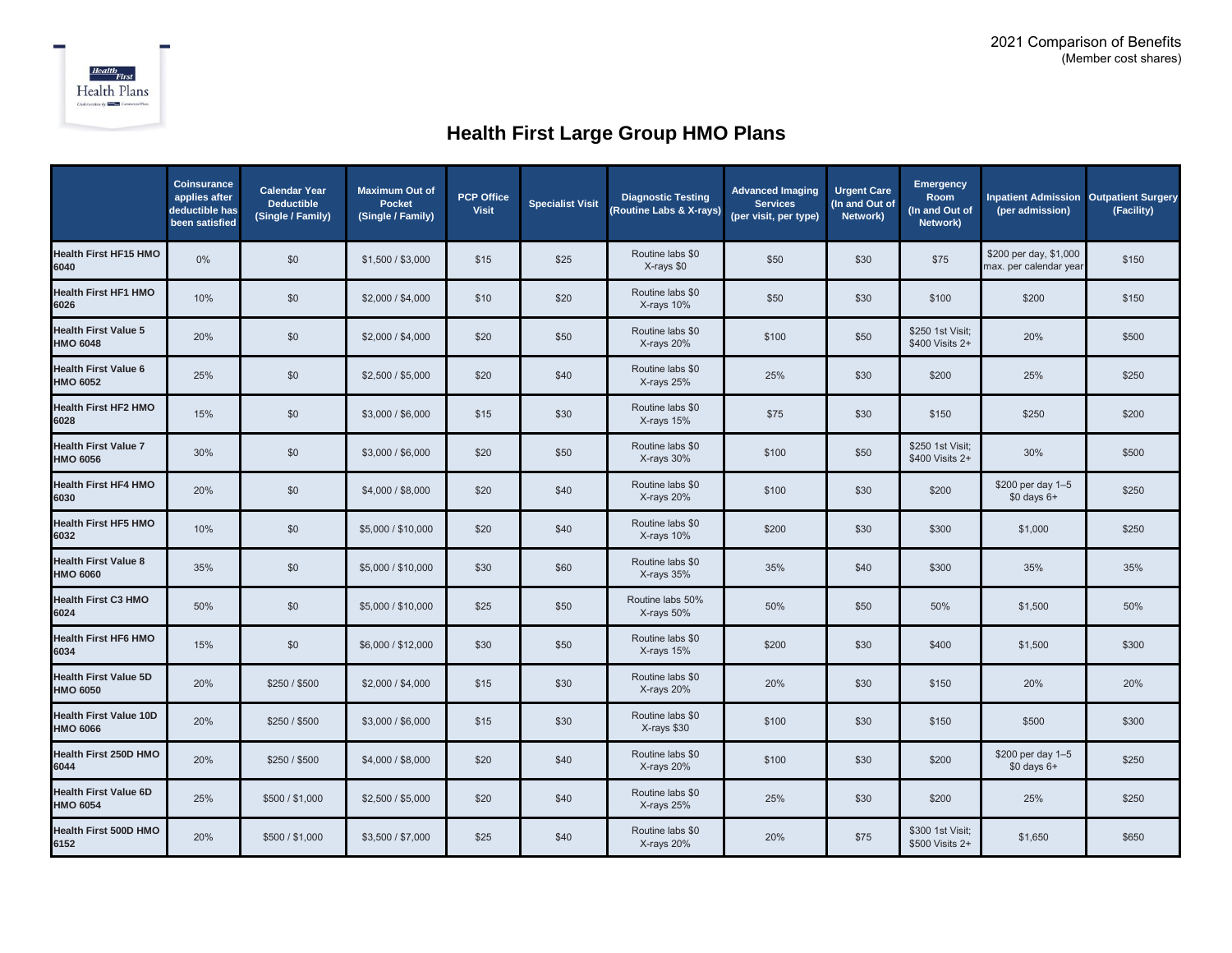

### **Health First Large Group HMO Plans**

|                                                 | <b>Coinsurance</b><br>applies after<br>deductible has<br>been satisfied | <b>Calendar Year</b><br><b>Deductible</b><br>(Single / Family) | <b>Maximum Out of</b><br><b>Pocket</b><br>(Single / Family) | <b>PCP Office</b><br><b>Visit</b> | <b>Specialist Visit</b> | <b>Diagnostic Testing</b><br>(Routine Labs & X-rays) | <b>Advanced Imaging</b><br><b>Services</b><br>(per visit, per type) | <b>Urgent Care</b><br>(In and Out of<br>Network) | <b>Emergency</b><br>Room<br>(In and Out of<br>Network) | <b>Inpatient Admission Outpatient Surgery</b><br>(per admission) | (Facility) |
|-------------------------------------------------|-------------------------------------------------------------------------|----------------------------------------------------------------|-------------------------------------------------------------|-----------------------------------|-------------------------|------------------------------------------------------|---------------------------------------------------------------------|--------------------------------------------------|--------------------------------------------------------|------------------------------------------------------------------|------------|
| <b>Health First 750D HMO</b><br>6046            | 10%                                                                     | \$750 / \$1,500                                                | \$1,500 / \$3,000                                           | \$20                              | \$30                    | Routine labs \$0<br>X-rays \$50                      | 10%                                                                 | \$20                                             | \$150                                                  | 10%                                                              | 10%        |
| <b>Health First Value 7D</b><br><b>HMO 6058</b> | 30%                                                                     | \$750 / \$1,500                                                | \$3,000 / \$6,000                                           | \$25                              | \$50                    | Routine labs \$0<br>X-rays 30%                       | 30%                                                                 | \$40                                             | \$250                                                  | 30%                                                              | 30%        |
| Health First 1000/80<br><b>HMO 6068</b>         | 20%                                                                     | \$1,000 / \$2,000                                              | \$3,000 / \$6,000                                           | \$25                              | \$40                    | Routine labs \$0<br>X-rays 20%                       | 20%                                                                 | \$50                                             | \$200                                                  | 20%                                                              | \$250      |
| Health First 1000/80<br><b>HMO 6001</b>         | 20%                                                                     | \$1,000 / \$2,000                                              | \$4,000 / \$8,000                                           | \$25                              | \$40                    | Routine labs \$0<br>X-rays 20%                       | 20%                                                                 | \$75                                             | \$300 1st Visit;<br>\$500 Visits 2+                    | 20%                                                              | \$650      |
| <b>Health First Value 8D</b><br><b>HMO 6062</b> | 35%                                                                     | \$1,000 / \$2,000                                              | \$5,000 / \$10,000                                          | \$30                              | \$60                    | Routine labs \$0<br>X-rays 35%                       | 35%                                                                 | \$40                                             | \$300                                                  | 35%                                                              | 35%        |
| Health First 1500/80<br><b>HMO 6070</b>         | 20%                                                                     | \$1,500 / \$3,000                                              | \$3,500 / \$7,000                                           | \$30                              | \$45                    | Routine labs \$0<br>X-rays 20%                       | 20%                                                                 | \$50                                             | \$200                                                  | 20%                                                              | \$250      |
| Health First 1500/80<br><b>HMO 6002</b>         | 20%                                                                     | \$1,500 / \$3,000                                              | \$4,500 / \$9,000                                           | \$30                              | \$45                    | Routine labs \$0<br>X-rays 20%                       | 20%                                                                 | \$75                                             | \$300 1st Visit;<br>\$500 Visits 2+                    | 20%                                                              | \$650      |
| <b>Health First Value 9D</b><br><b>HMO 6064</b> | 20%                                                                     | \$1,500 / \$4,500                                              | \$5,000 / \$10,000                                          | \$25                              | \$50                    | Routine labs \$0<br>X-rays \$50                      | \$100                                                               | \$50                                             | \$150                                                  | 20%                                                              | \$200      |
| Health First 2500/80<br><b>HMO 6072</b>         | 20%                                                                     | \$2,500 / \$5,000                                              | \$4,500 / \$9,000                                           | \$35                              | \$50                    | Routine labs \$0<br>X-rays 20%                       | 20%                                                                 | \$50                                             | \$200                                                  | 20%                                                              | \$250      |
| Health First 2500/80<br>HMO 6003                | 20%                                                                     | \$2,500 / \$5,000                                              | \$5,500 / \$11,000                                          | \$35                              | \$50                    | Routine labs \$0<br>X-rays 20%                       | 20%                                                                 | \$75                                             | \$300 1st Visit;<br>\$500 Visits 2+                    | 20%                                                              | \$650      |
| <b>Health First HF16 HMO</b><br>6042            | 20%                                                                     | \$3,000 / \$6,000                                              | \$5,000 / \$10,000                                          | \$20                              | \$50                    | Routine labs \$0<br>X-rays 20%                       | \$100                                                               | \$50                                             | \$250 1st Visit;<br>\$400 Visits 2+                    | 20%                                                              | \$500      |
| Health First 3500/80<br><b>HMO 6181</b>         | 20%                                                                     | \$3,500 / \$7,000                                              | \$5,500 / \$11,000                                          | \$35                              | \$50                    | Routine labs \$0<br>X-rays 20%                       | 20%                                                                 | \$75                                             | \$300 1st Visit;<br>\$500 Visits 2+                    | \$1,650                                                          | \$650      |
| Health First 4000/80<br><b>HMO 6186</b>         | 20%                                                                     | \$4,000 / \$8,000                                              | \$6,600 / \$13,200                                          | \$20                              | \$50                    | Routine labs \$0<br>X-rays 20%                       | \$100                                                               | \$50                                             | \$250 1st Visit;<br>\$400 Visits 2+                    | 20%                                                              | \$500      |
| Health First 4500/80<br><b>HMO 6183</b>         | 20%                                                                     | \$4,500 / \$9,000                                              | \$7,350 / \$14,700                                          | \$20                              | \$50                    | Routine labs \$0<br>X-rays 20%                       | \$100                                                               | \$50                                             | \$250 1st Visit;<br>\$400 Visits 2+                    | 20%                                                              | \$500      |
| Health First 5000/80<br><b>HMO 6004</b>         | 20%                                                                     | \$5,000 / \$10,000                                             | \$6,350 / \$12,700                                          | \$35                              | \$50                    | Routine labs \$0<br>X-rays 20%                       | 20%                                                                 | \$75                                             | \$300 1st Visit;<br>\$500 Visits 2+                    | 20%                                                              | \$650      |
| Health First 5000/80<br><b>HMO 6074</b>         | 20%                                                                     | \$5,000 / \$10,000                                             | \$6,350 / \$12,700                                          | \$35                              | \$50                    | Routine labs \$0<br>X-rays 20%                       | 20%                                                                 | \$50                                             | \$200                                                  | 20%                                                              | \$250      |
| Health First 5000/65<br><b>HMO 6150</b>         | 35%                                                                     | \$5,000 / \$10,000                                             | \$6,600 / \$13,200                                          | \$30                              | \$60                    | Routine labs \$0<br>X-rays 35%                       | 35%                                                                 | 35%                                              | 35%                                                    | 35%                                                              | 35%        |
| Health First 6600/100<br><b>HMO 6020</b>        | 0%                                                                      | \$6,600 / \$13,200                                             | \$6,600 / \$13,200                                          | \$50                              | $0\%$                   | Routine labs 0%<br>X-rays 0%                         | $0\%$                                                               | \$75                                             | 0%                                                     | 0%                                                               | 0%         |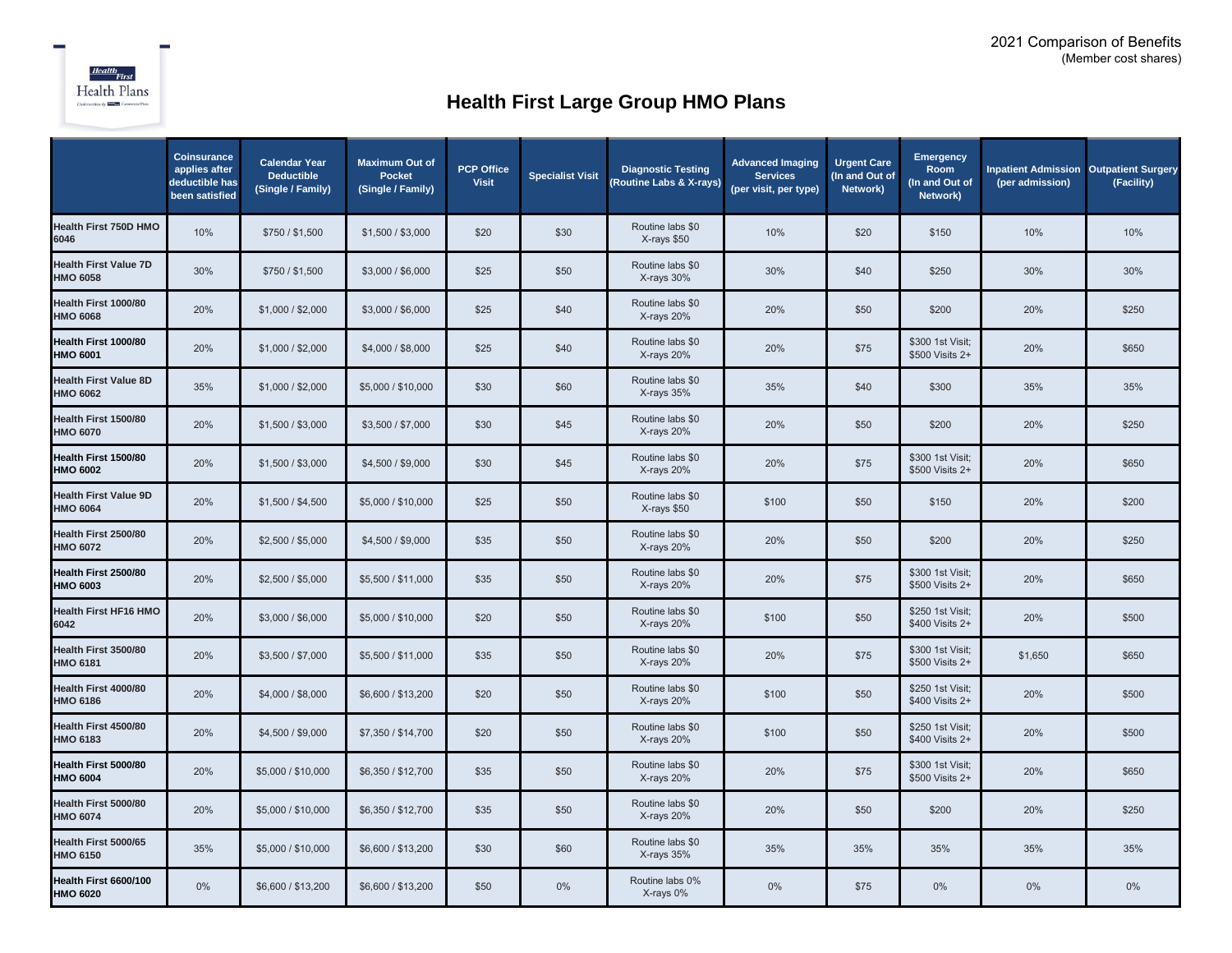

#### **Health First Large Group HMO Plans - HSA Qualified**

|                                            | <b>Coinsurance</b><br>applies after<br>deductible has<br>been satisfied | <b>Calendar Year</b><br><b>Deductible</b><br>(Single / Family) | <b>Maximum Out of</b><br>Pocket<br>(Single / Family) | PCP Office<br><b>Visit</b> | <b>Specialist Visit</b> | <b>Diagnostic Testing</b><br>(Routine Labs & X-rays) | <b>Advanced Imaging</b><br><b>Services</b> | <b>Urgent Care</b><br>(In and Out of<br>Network) | <b>Emergency</b><br><b>Room</b><br>(In and Out of<br>Network) | <b>Inpatient Admission Outpatient Surgery</b><br>(per admission) | (Facility) |
|--------------------------------------------|-------------------------------------------------------------------------|----------------------------------------------------------------|------------------------------------------------------|----------------------------|-------------------------|------------------------------------------------------|--------------------------------------------|--------------------------------------------------|---------------------------------------------------------------|------------------------------------------------------------------|------------|
| <b>Health First HDHMO</b><br>1500 HSA 6081 | 20%                                                                     | $$1,500^*$ / $$3,000$                                          | \$3,000 / \$6,000                                    | 20%                        | 20%                     | 20%                                                  | 20%                                        | 20%                                              | 20%                                                           | 20%                                                              | 20%        |
| <b>Health First HDHMO</b><br>2500 HSA 6083 | 20%                                                                     | $$2,500* / $5,000$                                             | \$5,000 / \$10,000                                   | 20%                        | 20%                     | 20%                                                  | 20%                                        | 20%                                              | 20%                                                           | 20%                                                              | 20%        |
| <b>Health First HDHMO</b><br>3500 HSA 6192 | 20%                                                                     | $$3,500^* / $7,000$                                            | \$5,000 / \$10,000                                   | 20%                        | 20%                     | 20%                                                  | 20%                                        | 20%                                              | 20%                                                           | 20%                                                              | 20%        |
| <b>Health First HDHMO</b><br>4500 HSA 6194 | 20%                                                                     | $$4,500* / $9,000$                                             | \$6,350 / \$12,700                                   | 20%                        | 20%                     | 20%                                                  | 20%                                        | 20%                                              | 20%                                                           | 20%                                                              | 20%        |
| <b>Health First HDHMO</b><br>5000 HSA 6196 | 20%                                                                     | \$5,000*/\$10,000                                              | \$6,650 / \$13,300                                   | 20%                        | 20%                     | 20%                                                  | 20%                                        | 20%                                              | 20%                                                           | 20%                                                              | 20%        |
| <b>Health First HDHMO</b><br>6350 HSA 6087 | 0%                                                                      | \$6,350*/\$12,700                                              | \$6,350 / \$12,700                                   | 0%                         | 0%                      | 0%                                                   | 0%                                         | $0\%$                                            | 0%                                                            | 0%                                                               | 0%         |

\*Individual deductible does not apply if policy covers 2 or more people.

Includes medical and pharmacy expenses per calendar year

**Eye exams are included in well-child exams for all plans.**

This Benefit Grid is intended only to highlight certain Benefits and should not be relied upon to fully determine coverage. If this Benefit Grid conflicts in any way with the Schedule of Benefits, the Schedule shall prevai

(9/22/20) This is a summary of benefits only. It is intended only to highlight some benefits and should not be relied upon to fully determine coverage. If this summary conflicts in any way with the Certificate of Coverage Please review your contract for a description of services, supplies, terms and conditions of coverage. Health First Health Plans is underwritten by Health First Commercial Plans, Inc. Health First Commercial Plans does not *color, national origin, disability, age, sex, gender identity, sexual orientation, or health status in the administration of the plan, including enrollment and benefit determinations.*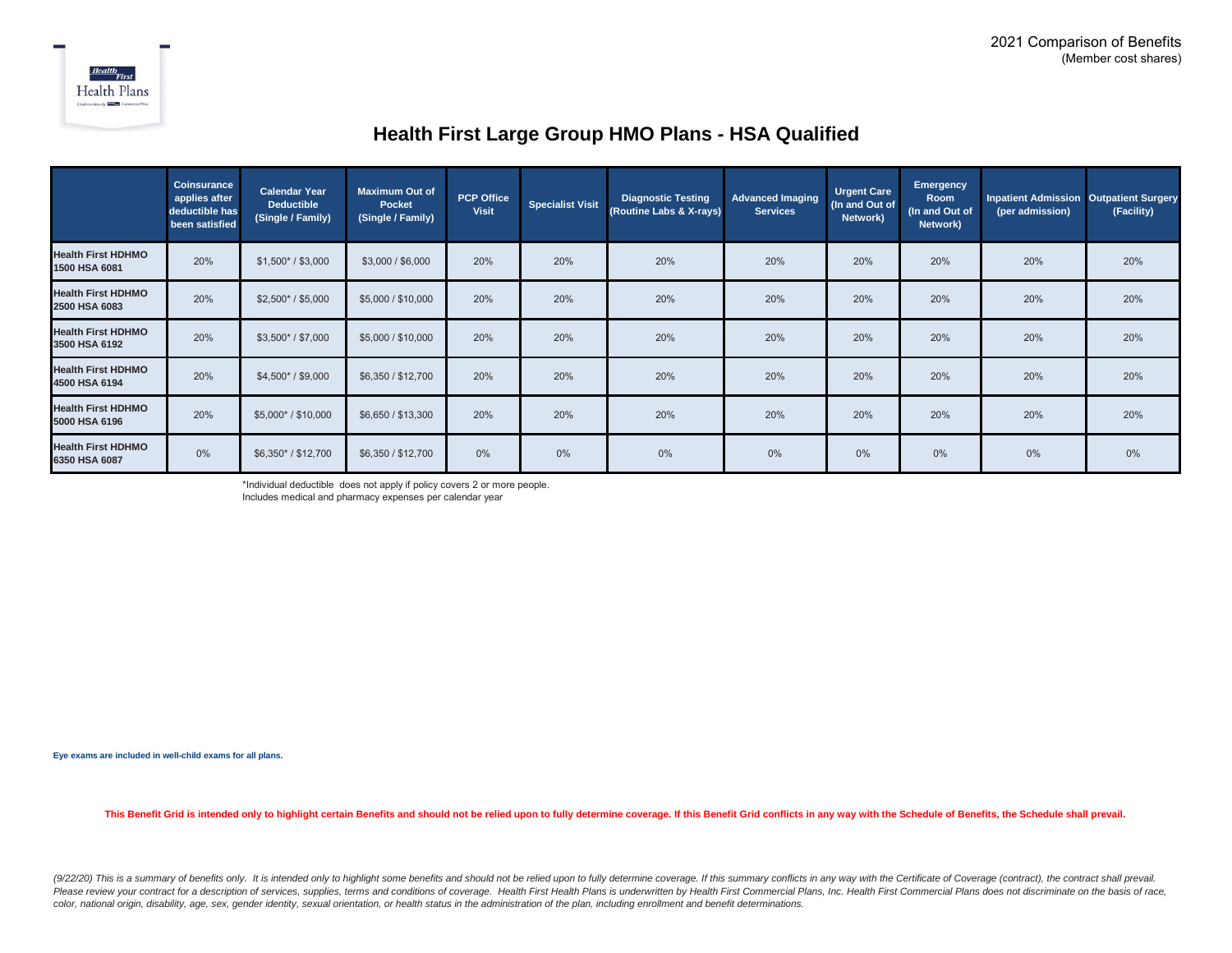

#### **Health First Large Group POS Plans**

|                                          |                                                                     |                                                                |                                                   |                                   |                                          | In- and Out-of-Network<br>(IN / OON)                                        | Out-of-Network                                                         |                                                         |                                                |  |                     |                                     |                                                                     |                                                                |                                                     |
|------------------------------------------|---------------------------------------------------------------------|----------------------------------------------------------------|---------------------------------------------------|-----------------------------------|------------------------------------------|-----------------------------------------------------------------------------|------------------------------------------------------------------------|---------------------------------------------------------|------------------------------------------------|--|---------------------|-------------------------------------|---------------------------------------------------------------------|----------------------------------------------------------------|-----------------------------------------------------|
|                                          | Coinsurance<br>applies after<br>deductible<br>has been<br>satisfied | <b>Calendar Year</b><br><b>Deductible</b><br>(Single / Family) | <b>Out of Pocket</b><br>Max. Individual<br>Family | <b>PCP Office</b><br><b>Visit</b> | <b>Specialist</b><br><b>Office Visit</b> | <b>Diagnostic</b><br><b>Testing</b><br><b>Routine Labs &amp;</b><br>X-rays) | <b>Advanced Imaging</b><br><b>Services</b><br>(per visit,<br>per type) | <b>Inpatient</b><br><b>Admission</b><br>(per admission) | <b>Outpatient</b><br><b>Surgery (Facility)</b> |  | <b>Urgent Care</b>  | <b>Emergency</b><br>Room            | Coinsurance<br>applies after<br>deductible<br>has been<br>satisfied | <b>Calendar Year</b><br><b>Deductible</b><br>(Single / Family) | Out-of-Pocket<br>Max. Individual /<br><b>Family</b> |
| Health First PS2 POS 6101                | 10%                                                                 | \$0                                                            | \$2,000 / \$4,000                                 | \$15                              | \$30                                     | Routine labs \$0<br>X-rays 10%                                              | \$150                                                                  | \$250                                                   | \$200                                          |  | \$50                | \$100                               | 20%                                                                 | \$500 / \$1,500                                                | \$4,000 / \$8,000                                   |
| <b>Health First Value 5 POS</b><br>6105  | 20%                                                                 | \$0                                                            | \$2,000 / \$4,000                                 | \$15                              | \$30                                     | Routine labs \$0<br>X-rays 20%                                              | 20%                                                                    | 20%                                                     | 20%                                            |  | \$40                | \$150                               | 40%                                                                 | \$500 / \$1,000                                                | \$4,000 / \$8,000                                   |
| <b>Health First Value 9 POS</b><br>6123  | 10%                                                                 | \$0                                                            | \$2,000 / \$4,000                                 | \$15                              | 10%                                      | Routine labs \$0<br>X-rays \$0                                              | 10%                                                                    | 10%                                                     | 10%                                            |  | \$15 IN<br>\$40 OON | \$100                               | 30%                                                                 | \$500 / \$1,000                                                | \$4,000 / \$8,000                                   |
| Health First PS4 POS 6103                | 20%                                                                 | \$0                                                            | \$4,000 / \$8,000                                 | \$20                              | \$40                                     | Routine labs \$0<br>X-rays 20%                                              | \$150                                                                  | \$200 per day 1-5<br>$$0$ days $6+$                     | \$250                                          |  | \$50                | \$200                               | 30%                                                                 | \$500 / \$1,000                                                | \$8,000 / \$16,000                                  |
| <b>Health First Value 5D POS</b><br>6107 | 20%                                                                 | \$250 / \$500                                                  | \$2,000 / \$4,000                                 | \$15                              | \$30                                     | Routine labs \$0<br>X-rays 20%                                              | 20%                                                                    | 20%                                                     | 20%                                            |  | \$40                | \$150                               | 40%                                                                 | \$500 / \$1,000                                                | \$4,000 / \$8,000                                   |
| <b>Health First Value 6D POS</b><br>6111 | 25%                                                                 | \$500 / \$1,000                                                | \$2,500 / \$5,000                                 | \$20                              | \$50                                     | Routine labs \$0<br>X-rays 25%                                              | \$100                                                                  | 25%                                                     | \$500                                          |  | \$50                | \$250 1st Visit:<br>\$400 Visits 2+ | 40%                                                                 | \$1,000 / \$2,000                                              | \$6,000 / \$12,000                                  |
| Health First 500D POS 6153               | 20%                                                                 | \$500 / \$1,000                                                | \$3,500 / \$7,000                                 | \$25                              | \$40                                     | Routine labs \$0<br>X-rays 20%                                              | 20%                                                                    | \$1,650                                                 | \$650                                          |  | \$75 IN<br>40% OON  | \$300 1st Visit;<br>\$500 Visits 2+ | 40%                                                                 | \$1,000 / \$2,000                                              | \$7,000 / \$14,000                                  |
| <b>Health First Value 7D POS</b><br>6115 | 30%                                                                 | \$750 / \$1,500                                                | \$3,000 / \$6,000                                 | \$25                              | \$50                                     | Routine labs \$0<br>X-rays 30%                                              | 30%                                                                    | 30%                                                     | 30%                                            |  | \$40                | \$250                               | 50%                                                                 | \$1,500 / \$3,000                                              | \$6,000 / \$12,000                                  |
| Health First 1000/80 POS<br>6089         | 20%                                                                 | \$1,000 / \$2,000                                              | \$3,000 / \$6,000                                 | \$25                              | \$40                                     | Routine labs \$0<br>X-rays 20%                                              | 20%                                                                    | 20%                                                     | \$250                                          |  | \$50 IN<br>40% OON  | \$200                               | 40%                                                                 | \$2,000 / \$4,000                                              | \$6,000 / \$12,000                                  |
| Health First 1000/80 POS<br>6005         | 20%                                                                 | \$1,000 / \$2,000                                              | \$4,000 / \$8,000                                 | \$25                              | \$40                                     | Routine labs \$0<br>X-rays 20%                                              | 20%                                                                    | 20%                                                     | \$650                                          |  | \$75 IN<br>40% OON  | \$300 1st Visit:<br>\$500 Visits 2+ | 40%                                                                 | \$2,000 / \$4,000                                              | \$8,000 / \$16,000                                  |
| Health First 1250D POS 6099              | 20%                                                                 | \$1,250 / \$2,500                                              | \$2,000 / \$4,000                                 | \$30                              | \$40                                     | Routine labs \$0<br>X-rays 20%                                              | 20%                                                                    | 20%                                                     | 20%                                            |  | \$30                | \$300                               | 40%                                                                 | \$2,000 / \$4,000                                              | \$4,000 / \$8,000                                   |
| Health First 1500/80 POS<br>6091         | 20%                                                                 | \$1,500 / \$3,000                                              | \$3,500 / \$7,000                                 | \$30                              | \$45                                     | Routine labs \$0<br>X-rays 20%                                              | 20%                                                                    | 20%                                                     | \$250                                          |  | \$50 IN<br>40% OON  | \$200                               | 40%                                                                 | \$3,000 / \$6,000                                              | \$7,000 / \$14,000                                  |
| Health First 1500/80 POS<br>6006         | 20%                                                                 | \$1,500 / \$3,000                                              | \$4,500 / \$9,000                                 | \$30                              | \$45                                     | Routine labs \$0<br>X-rays 20%                                              | 20%                                                                    | 20%                                                     | \$650                                          |  | \$75 IN<br>40% OON  | \$300 1st Visit;<br>\$500 Visits 2+ | 40%                                                                 | \$3,000 / \$6,000                                              | \$9,000 / \$18,000                                  |
| Health First 2500/80 POS<br>6093         | 20%                                                                 | \$2,500 / \$5,000                                              | \$4,500 / \$9,000                                 | \$35                              | \$50                                     | Routine labs \$0<br>X-rays 20%                                              | 20%                                                                    | 20%                                                     | \$250                                          |  | \$50 IN<br>40% OON  | \$200                               | 40%                                                                 | \$5,000 / \$15,000                                             | \$9,000 / \$18,000                                  |
| Health First 2500/80 POS<br>6007         | 20%                                                                 | \$2,500 / \$5,000                                              | \$5.500 / \$11.000                                | \$35                              | \$50                                     | Routine labs \$0<br>X-rays 20%                                              | 20%                                                                    | 20%                                                     | \$650                                          |  | \$75 IN<br>40% OON  | \$300 1st Visit:<br>\$500 Visits 2+ | 40%                                                                 | \$5,000 / \$10,000                                             | \$11,000/<br>\$22,000                               |
| Health First 3500/80 POS<br>6188         | 20%                                                                 | \$3,500 / \$7,000                                              | \$5,500 / \$11,000                                | \$20                              | \$50                                     | Routine labs \$0<br>X-rays 20%                                              | \$100                                                                  | 20%                                                     | \$500                                          |  | \$50 IN<br>40% OON  | \$250 1st Visit;<br>\$400 Visits 2+ | 40%                                                                 | \$7,000 / \$14,000                                             | \$11,000/<br>\$22,000                               |
| Health First 4500/80 POS<br>6190         | 20%                                                                 | \$4,500 / \$9,000                                              | \$7,350 / \$14,700                                | \$20                              | \$50                                     | Routine labs \$0<br>X-rays 20%                                              | \$100                                                                  | 20%                                                     | \$500                                          |  | \$50 IN<br>40% OON  | \$250 1st Visit;<br>\$400 Visits 2+ | 40%                                                                 | \$9,000 / \$18,000                                             | \$14,700/<br>\$29,400                               |
| Health First 5000/80 POS<br>6095         | 20%                                                                 | \$5,000 / \$10,000                                             | \$6,350 / \$12,700                                | \$35                              | \$50                                     | Routine labs \$0<br>X-rays 20%                                              | 20%                                                                    | 20%                                                     | \$250                                          |  | \$50 IN<br>40% OON  | \$200                               | 40%                                                                 | \$10,000 / \$20,000                                            | \$14,000/<br>\$28,000                               |
| Health First 5000/80 POS<br>6008         | 20%                                                                 | \$5,000 / \$10,000                                             | \$6,350 / \$12,700                                | \$35                              | \$50                                     | Routine labs \$0<br>X-rays 20%                                              | 20%                                                                    | 20%                                                     | \$650                                          |  | \$75 IN<br>40% OON  | \$300 1st Visit:<br>\$500 Visits 2+ | 40%                                                                 | \$10,000 / \$20,000                                            | \$14,000/<br>\$28,000                               |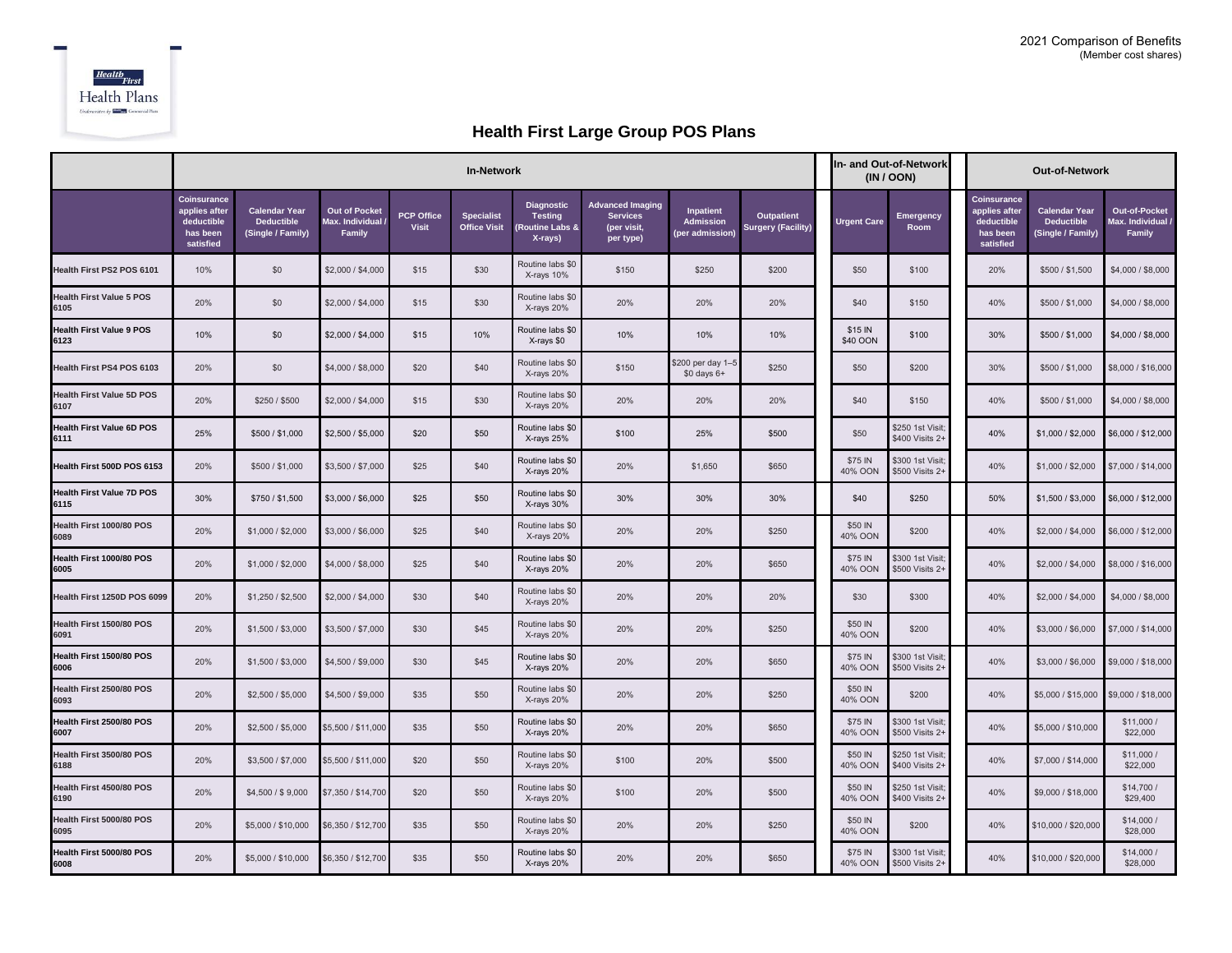

#### **Health First Large Group POS Plans - HSA Qualified**

|                                                   |                                                                     |                                                                |                                              |                            |                                          | In- and Out-of-Network<br>(IN / OON)                              | <b>Out-of-Network</b>                                                  |                                           |                                         |                    |                   |                                                                     |                                                                |                                              |
|---------------------------------------------------|---------------------------------------------------------------------|----------------------------------------------------------------|----------------------------------------------|----------------------------|------------------------------------------|-------------------------------------------------------------------|------------------------------------------------------------------------|-------------------------------------------|-----------------------------------------|--------------------|-------------------|---------------------------------------------------------------------|----------------------------------------------------------------|----------------------------------------------|
|                                                   | Coinsurance<br>applies after<br>deductible<br>has been<br>satisfied | <b>Calendar Year</b><br><b>Deductible</b><br>(Single / Family) | Out of Pocket<br>Max. Individual /<br>Family | <b>PCP Office</b><br>Visit | <b>Specialist</b><br><b>Office Visit</b> | <b>Diagnostic</b><br><b>Testing</b><br>(Routine Labs &<br>X-rays) | <b>Advanced Imaging</b><br><b>Services</b><br>(per visit,<br>per type) | Inpatient<br>Admission<br>(per admission) | Outpatient<br><b>Surgery (Facility)</b> | <b>Urgent Care</b> | Emergency<br>Room | Coinsurance<br>applies after<br>deductible<br>has been<br>satisfied | <b>Calendar Year</b><br><b>Deductible</b><br>(Single / Family) | Out-of-Pocket<br>Max. Individual /<br>Family |
| <b>Health First HDPOS 1500</b><br><b>HSA 6010</b> | 20%                                                                 | $$1,500$ * / \$3,000                                           | \$3,000 / \$6,000                            | 20%                        | 20%                                      | 20%                                                               | 20%                                                                    | 20%                                       | 20%                                     | 20% IN<br>40% OON  | 20%               | 40%                                                                 | $$3,000*$ / \$6,000                                            | \$6,000 / \$12,000                           |
| <b>Health First HDPOS 2500</b><br><b>HSA 6011</b> | 20%                                                                 | $$2,500*$ / \$5,000                                            | \$5,000 / \$10,000                           | 20%                        | 20%                                      | 20%                                                               | 20%                                                                    | 20%                                       | 20%                                     | 20% IN<br>40% OON  | 20%               | 40%                                                                 | \$5,000*/\$10,000                                              | \$10,000 /<br>\$20,000                       |
| <b>Health First HDPOS 3500</b><br><b>HSA 6198</b> | 20%                                                                 | \$3,500* / \$7,000                                             | \$5,000 / \$10,000                           | 20%                        | 20%                                      | 20%                                                               | 20%                                                                    | 20%                                       | 20%                                     | 20% IN<br>40% OON  | 20%               | 40%                                                                 | \$7,000*/\$14,000                                              | \$10,000 /<br>\$20,000                       |
| <b>Health First HDPOS 4500</b><br><b>HSA 6200</b> | 20%                                                                 | $$4,500$ * / \$9,000                                           | \$6,350 / \$12,700                           | 20%                        | 20%                                      | 20%                                                               | 20%                                                                    | 20%                                       | 20%                                     | 20% IN<br>40% OON  | 20%               | 40%                                                                 | \$9,000*/\$18,000                                              | \$12,700 /<br>\$25,400                       |
| <b>Health First HDPOS 5000</b><br><b>HSA 6202</b> | 20%                                                                 | \$5,000*/\$10,000                                              | \$6,650 / \$13,300                           | 20%                        | 20%                                      | 20%                                                               | 20%                                                                    | 20%                                       | 20%                                     | 20% IN<br>40% OON  | 20%               | 40%                                                                 | \$10,000* / \$20,000                                           | \$13,300/<br>\$26,600                        |
| Health First HDPOS 6350<br><b>HSA 6139</b>        | $0\%$                                                               | \$6,350*/\$12,700                                              | \$6,350 / \$12,700                           | 0%                         | 0%                                       | 0%                                                                | $0\%$                                                                  | 0%                                        | 0%                                      | $0\%$              | 0%                | 0%                                                                  | \$12,700*/\$25,400                                             | \$12,700 /<br>\$25,400                       |

\*Individual deductible does not apply if policy covers 2 or more people. Includes medical and pharmacy expenses per calendar year

**Eye exams are included in well-child exams for all plans.**

#### This Benefit Grid is intended only to highlight certain Benefits and should not be relied upon to fully determine coverage. If this Benefit Grid conflicts in any way with the Schedule of Benefits, the Schedule shall prevai

(9/22/20) This is a summary of benefits only. It is intended only to highlight some benefits and should not be relied upon to fully determine coverage. If this summary conflicts in any way with the Certificate of Coverage description of services, supplies, terms and conditions of coverage. Health First Health Plans is underwritten by Health First Commercial Plans, Inc. Health First Commercial Plans does not discriminate on the basis of race *or health status in the administration of the plan, including enrollment and benefit determinations.*